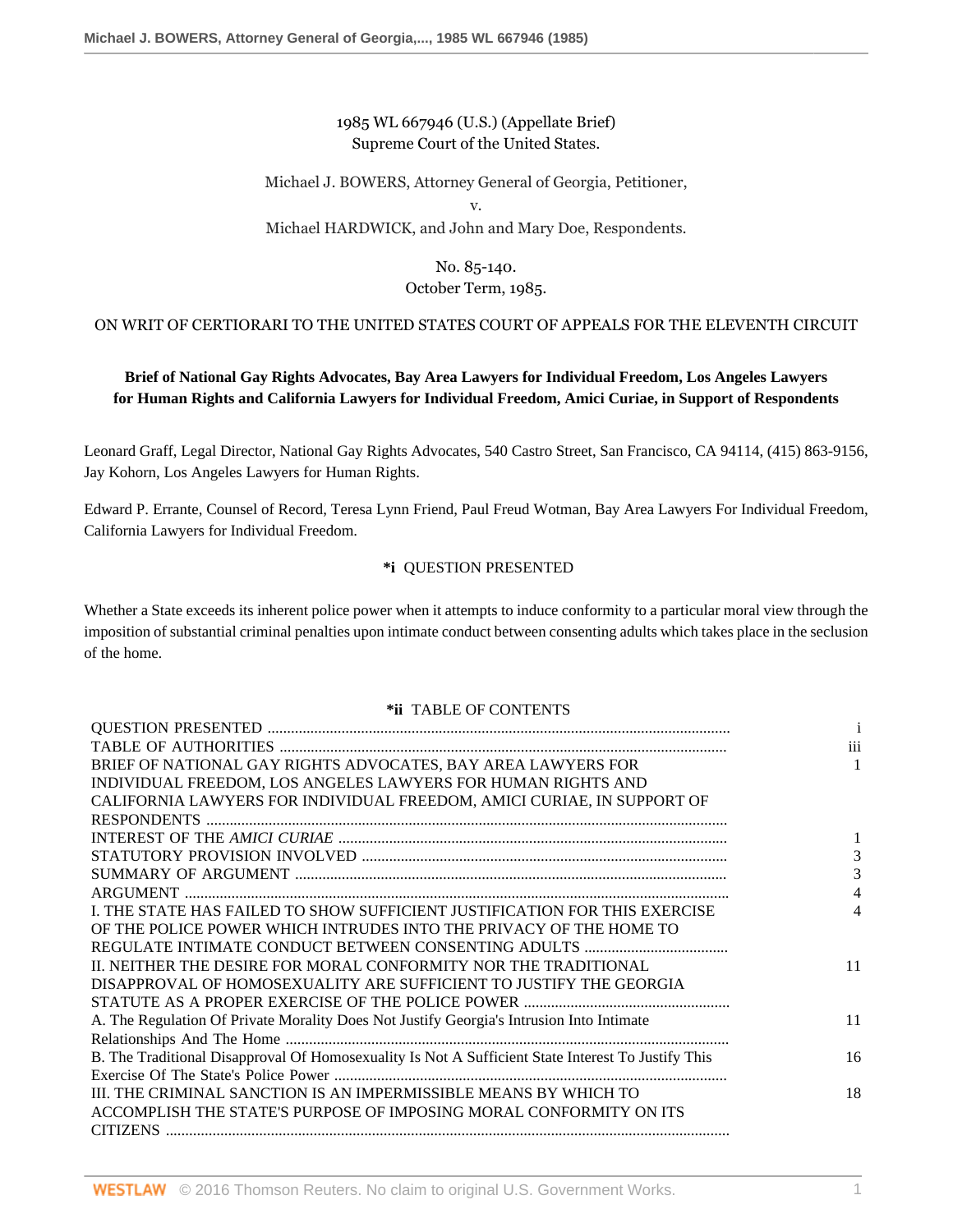# CONCLUSION ......................................................................................................................................... 19

### **\*iii** TABLE OF AUTHORITIES

| <b>CASES</b>                                                            |                |
|-------------------------------------------------------------------------|----------------|
| Board of Education v. National Gay Task Force, 105 S.Ct. 1858 (1985).   | 2              |
| City of Cleburne v. Cleburne Living Center, -- U.S. --, 105 S.Ct. 3249  | 6, 17          |
|                                                                         |                |
| Cleveland Board of Education v. LaFleur, 414 U.S. 632 (1974)            | 18             |
| Commonwealth v. Bonadio, 490 Pa. 91, 415 A.2d 47 (1980)                 | 15             |
|                                                                         | 15             |
|                                                                         | 10, 14         |
|                                                                         | 4              |
|                                                                         | 14, 18         |
|                                                                         | 5              |
|                                                                         | 5              |
|                                                                         | 14             |
|                                                                         | 5              |
|                                                                         | $\overline{2}$ |
|                                                                         | 17             |
|                                                                         | 7              |
|                                                                         | 17             |
|                                                                         |                |
|                                                                         | 6, 8, 10, 12   |
|                                                                         | 6, 7           |
| People v. Onofre, 51 N.Y.2d 476, 415 N.E.2d 936, 434 N.Y.S.2d 947       | 14, 19         |
|                                                                         |                |
| *iv Roberts v. United States Jaycees, -- U.S. --, 104 S.Ct. 3244 (1984) | 6, 9           |
|                                                                         | 6, 14          |
|                                                                         | 7              |
|                                                                         | 7, 8, 9, 10    |
|                                                                         | 12             |
|                                                                         | 12             |
| United States Department of Agriculture v. Moreno, 413 U.S. 528 (1973)  | 16             |
| West Virginia Board of Education v. Barnette, 319 U.S. 624 (1943)       | 13             |
|                                                                         | 5              |
| CONSTITUTIONAL PROVISIONS                                               |                |
| <b>United States Constitution</b>                                       |                |
|                                                                         | 7              |
|                                                                         | 5, 6           |
| <b>STATUTES</b>                                                         |                |
| Georgia Code                                                            |                |
|                                                                         | 11             |
|                                                                         | 3, 11          |
|                                                                         | 11             |
|                                                                         | 11             |
|                                                                         | 11             |
|                                                                         | 11             |
|                                                                         | 11             |
|                                                                         | 11             |
| <b>OTHER WORKS</b>                                                      |                |
|                                                                         |                |
| Comment, A Taxonomy of Privacy: Repose Sanctuary and Intimate           | 8              |
|                                                                         |                |
| Comment, Private Consensual Adult Behavior: The Requirement of          | 15             |
| Harm to Others in the Enforcement of Morality, 14 U.C.L.A. L. Rev. 581  |                |
|                                                                         |                |
|                                                                         | 13             |
|                                                                         | 13             |
| Henkin, Morals and the Constitution: The Sin of Obscenity, 63 Colum. L. | 14             |
|                                                                         |                |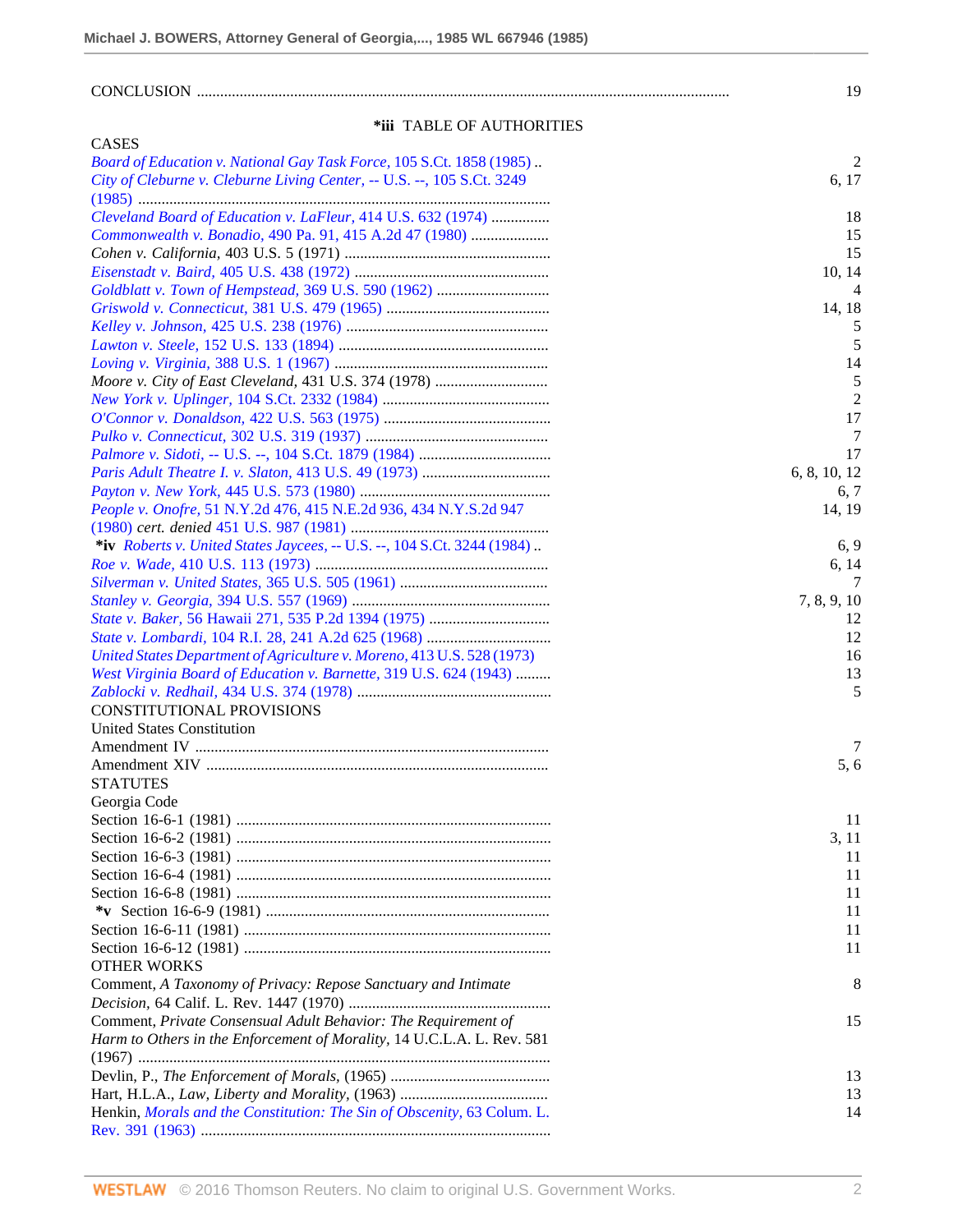| Karst, <i>The Freedom of Intimate Association</i> , 89 Yale L.J., 624 (1980) | 6, 8, 15 |
|------------------------------------------------------------------------------|----------|
| Levi, The Collective Morality of a Maturing Society, 30 Wash. & Lee L.       | 13       |
|                                                                              |          |
| Model Penal Code § 107-5--Sodomy and Related Offenses. Comment               | 12       |
|                                                                              |          |
| Note, Roe and Paris: Does Privacy Have a Principle? 26 Stan. L. Rev.         | 8.13     |
|                                                                              |          |
|                                                                              | 14, 19   |
| Seigel, Privacy: Control Over Stimulus Input, Stimulus Output and Self-      | 8        |
|                                                                              |          |
| <i>*vi</i> Wilkinson & White, <i>Constitutional Protection for Personal</i>  | 8        |
|                                                                              |          |
| Wolfenden Report--Report of the Committee on Homosexual Offenses             | 15       |
|                                                                              |          |

## **\*1 BRIEF OF NATIONAL GAY RIGHTS ADVOCATES, BAY AREA LAWYERS FOR INDIVIDUAL FREEDOM, LOS ANGELES LAWYERS FOR HUMAN RIGHTS AND CALIFORNIA LAWYERS FOR INDIVIDUAL FREEDOM, AMICI CURIAE, IN SUPPORT OF RESPONDENTS**

National Gay Rights Advocates, Bay Area Lawyers for Individual Freedom, Los Angeles Lawyers for Human Rights and California Lawyers for Individual Freedom file this brief *amici curiae* with the consent of the parties.

#### **INTEREST OF THE AMICI CURIAE**

National Gay Rights Advocates is a nonprofit, public interest law firm involved in litigation throughout the country to advance the civil rights of lesbians and gay men. This litigation has addressed major constitutional issues as well as procedural matters and issues of state law, including housing and employment discrimination, immigration and naturalization policies, challenges to laws which proscribe private sexual conduct of consenting adults and the rights of gay people to serve in the military.

Bay Area Lawyers For Individual Freedom (BALIF) is an organization of more than 400 gay and lesbian lawyers and legal workers that works to increase the input and representation of lesbians and gay men in the judiciary, local and state Bar organizations and other policy making bodies. BALIF also encourages and supports the appointment of lesbian and gay attorneys to the judiciary, public agencies and commissions; takes action on questions of law and the administration of justice as they affect the lesbian **\*2** and gay community, including the filing of *amicus curiae* briefs; endorses candidates for office; takes positions on ballot propositions; evaluates the qualifications of candidates seeking judicial appointment; analyzes and proposes legislation; gives testimony on bills dealing with gay issues; and presents educational programs.

Los Angeles Lawyers for Human Rights (LHR) is an affiliate of the Los Angeles County Bar Association. LHR was organized in 1976 to provide a focal point from which to address human rights issues, including those which have an impact on the gay and lesbian community. LHR is made up of judges, attorneys, and law students from diverse backgrounds. LHR participated as *amicus curiae* in *New York v. Uplinger,* [104 S.Ct. 2332 \(1984\)](http://www.westlaw.com/Link/Document/FullText?findType=Y&serNum=1984126049&pubNum=708&originatingDoc=I133b58e06bec11d8b6329c82bf4522fb&refType=RP&originationContext=document&vr=3.0&rs=cblt1.0&transitionType=DocumentItem&contextData=(sc.RelatedInfo)) and *[Board of Education v. National Gay Task Force,](http://www.westlaw.com/Link/Document/FullText?findType=Y&serNum=1985216909&pubNum=708&originatingDoc=I133b58e06bec11d8b6329c82bf4522fb&refType=RP&originationContext=document&vr=3.0&rs=cblt1.0&transitionType=DocumentItem&contextData=(sc.RelatedInfo))* 105 S.Ct. [1858 \(1985\)](http://www.westlaw.com/Link/Document/FullText?findType=Y&serNum=1985216909&pubNum=708&originatingDoc=I133b58e06bec11d8b6329c82bf4522fb&refType=RP&originationContext=document&vr=3.0&rs=cblt1.0&transitionType=DocumentItem&contextData=(sc.RelatedInfo)). Like BALIF, as an organization of attorneys, LHR recognizes and is concerned about the overall discriminatory effect of laws which criminalize the private affectional behavior and intimate association of adults, especially in such areas as employment, housing, parenting, and delivery of governmental services.

California Lawyers for Individual Freedom (CALIF) is a statewide organization of over 650 lawyers concerned with securing equal civil rights for gay men and lesbians. CALIF promotes representation of gay men and women within State Bar committees and delegations, and takes action on issues of law as they affect the rights of lesbians and gay men, including the filing of *amicus curiae* briefs.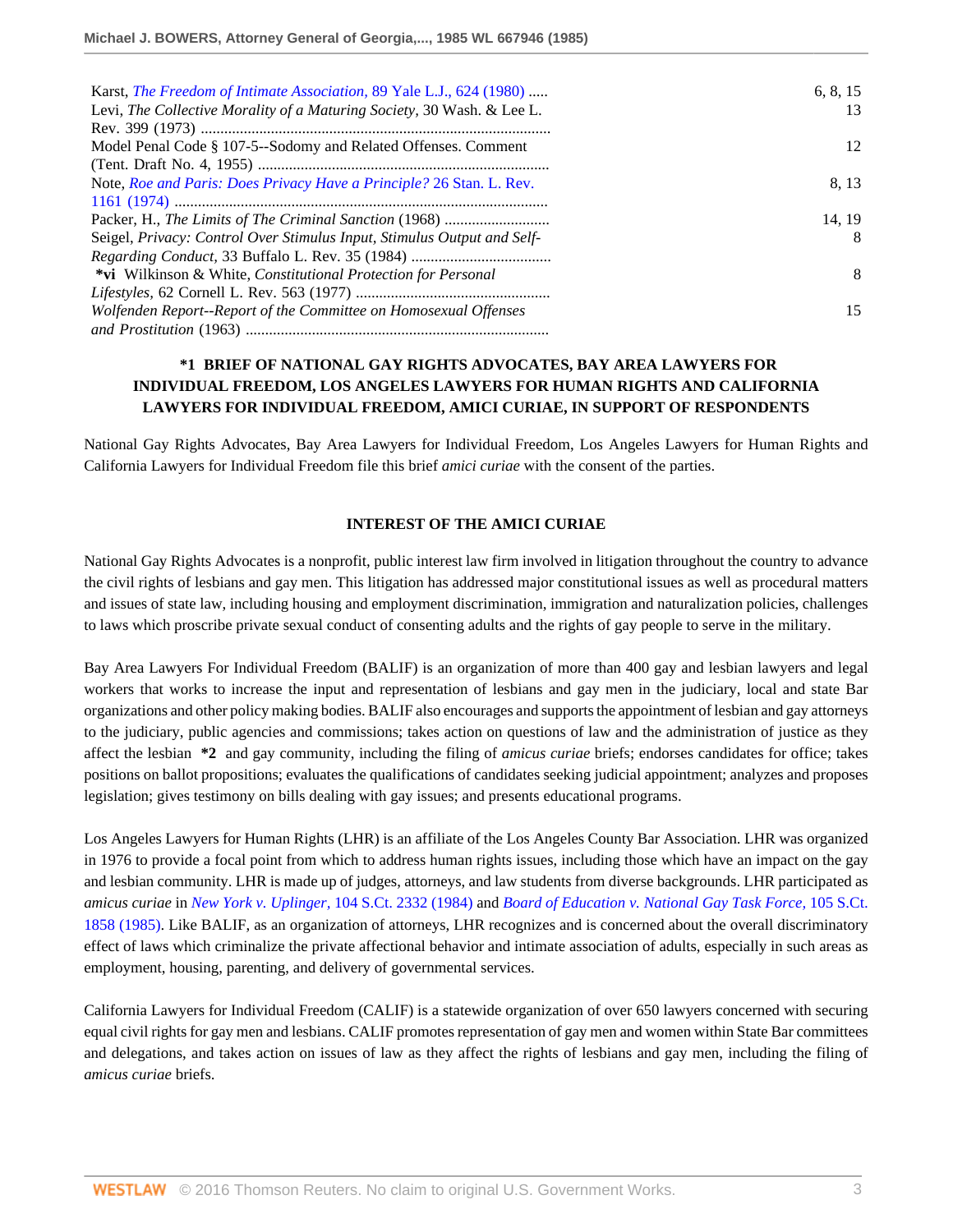#### **\*3 STATUTORY PROVISION INVOLVED**

The statute in question is [Georgia Code section 16-6-2 \(1981\)](http://www.westlaw.com/Link/Document/FullText?findType=L&pubNum=1000468&cite=GAST16-6-2&originatingDoc=I133b58e06bec11d8b6329c82bf4522fb&refType=LQ&originationContext=document&vr=3.0&rs=cblt1.0&transitionType=DocumentItem&contextData=(sc.RelatedInfo)), which provides as follows: (a) A person commits the offense of sodomy when he performs or submits to any sexual act involving the sex organs of one person and the mouth or anus of another.

(b) A person convicted of the offense of sodomy shall be punished by imprisonment for not less than one nor more than 20 years.

A second portion of the statute, not at issue in this case, criminalizes forcible sodomy. The statute at issue applies to all persons, married or single, heterosexual or homosexual.

#### SUMMARY OF ARGUMENT

The issue before the Court in this case is far more significant and complex than its phrasing by the State of Georgia would indicate. Properly phrased, the question is whether the State, using moral indignation as its justification, may intrude into personal relationships and invade people's homes to criminalize private consensual adult sexual conduct. *Amici* contend that where the sole objective of a statute is the regulation of private morality, the State's police power may not be employed to invade the privacy of protected spaces such as the home, absent **\*4** a strong showing of harm. The Georgia statute in question is an improper exercise of the police power because it imposes criminal sanctions in order to enforce conformity to a single moral view, and in the process invades important personal rights. The traditional disapproval of homosexuality, proffered by the State as a rationale for this statute, is an impermissible goal in a pluralistic, secular society and does not justify the extreme intrusions on protected interests which the Georgia statute permits. It is simply inconsistent with "the concept of ordered liberty" and with contemporary understanding of what constitutes a civilized society to permit the State to express disapproval by allowing the entry of police into the privacy of one's bedroom to make an arrest for harmless noncommercial sexual conduct between consenting adults.

#### <span id="page-3-0"></span>**ARGUMENT**

# **I. THE STATE HAS FAILED TO SHOW SUFFICIENT JUSTIFICATION FOR THIS EXERCISE OF THE POLICE POWER WHICH INTRUDES INTO THE PRIVACY OF THE HOME TO REGULATE INTIMATE CONDUCT BETWEEN CONSENTING ADULTS.**

The Georgia statute is an exercise of the State's police power, the power of the State to regulate in the public interest. The police power "connotes the timetested conceptional limit of public encroachment upon private interests."<sup>[1](#page-9-0)</sup> \*5 *Goldblatt v*. *Town of Hempstead,* [369 U.S. 590, 594 \(1962\)](http://www.westlaw.com/Link/Document/FullText?findType=Y&serNum=1962101921&pubNum=780&originatingDoc=I133b58e06bec11d8b6329c82bf4522fb&refType=RP&fi=co_pp_sp_780_594&originationContext=document&vr=3.0&rs=cblt1.0&transitionType=DocumentItem&contextData=(sc.RelatedInfo)#co_pp_sp_780_594). To determine if a regulation is a valid exercise of the police power, the Court is guided by the following rule:

"To justify the State in ... interposing its authority in behalf of the public, it must appear, first, that the interests of the public ... require such interference; and, second, that the means are reasonably necessary for the accomplishment of the purpose, and not unduly oppressive upon individuals."

# *Id.* at 594-95 (quoting *Lawton v. Steele,* [152 U.S. 133, 137 \(1894\)](http://www.westlaw.com/Link/Document/FullText?findType=Y&serNum=1894180049&pubNum=780&originatingDoc=I133b58e06bec11d8b6329c82bf4522fb&refType=RP&fi=co_pp_sp_780_137&originationContext=document&vr=3.0&rs=cblt1.0&transitionType=DocumentItem&contextData=(sc.RelatedInfo)#co_pp_sp_780_137)).

In evaluating whether a challenged exercise of the police power is "not unduly oppressive upon individuals," the Court's inquiry properly focuses on the nature of the individual interest which is burdened and the extent of the burden, the rationality of the connection between the legislative purpose and the means chosen to achieve that purpose, the legitimacy of the legislative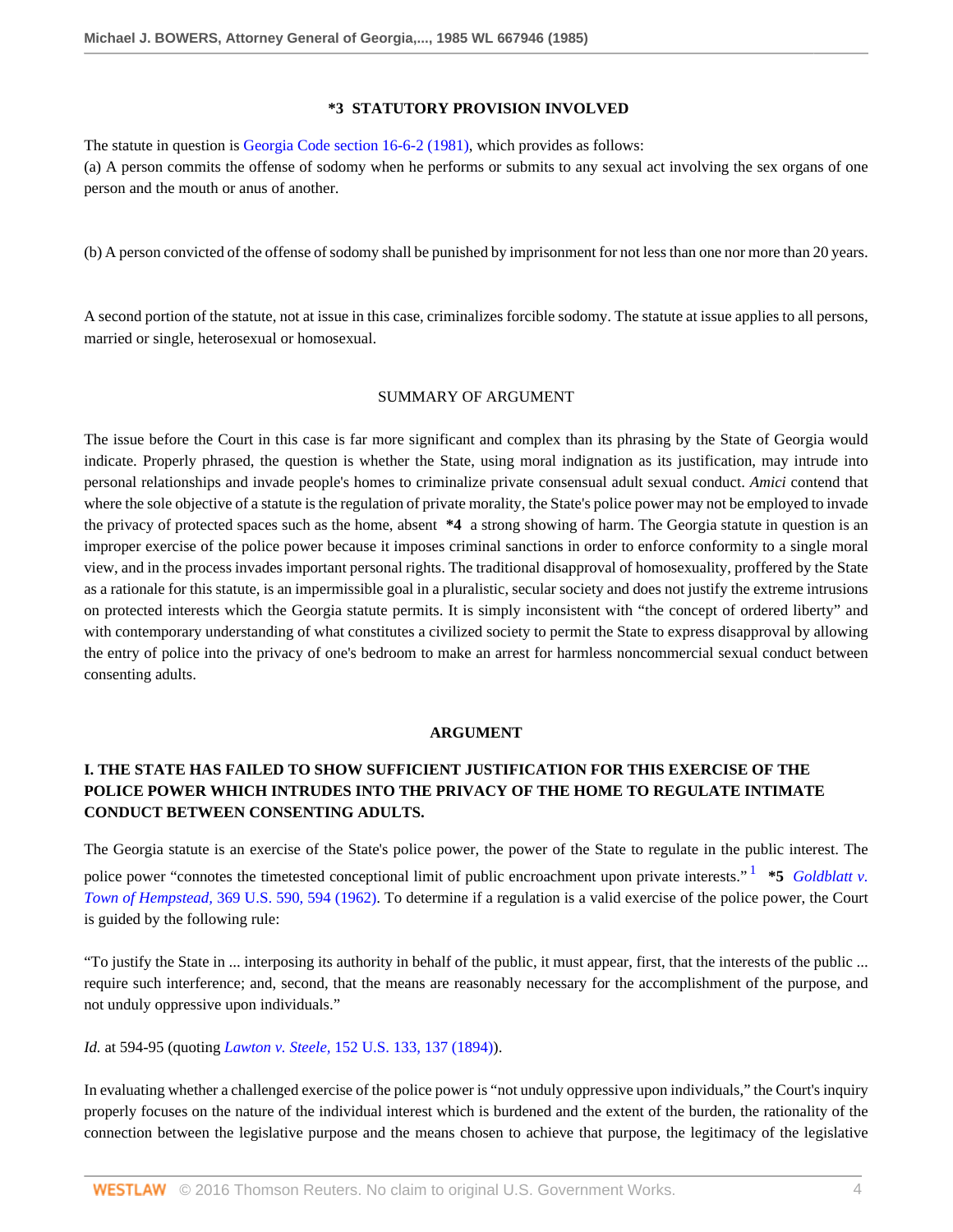purpose and the existence of alternative means to effectuate the legitimate governmental purpose. *[Zablocki v. Redhail,](http://www.westlaw.com/Link/Document/FullText?findType=Y&serNum=1978114179&pubNum=780&originatingDoc=I133b58e06bec11d8b6329c82bf4522fb&refType=RP&fi=co_pp_sp_780_396&originationContext=document&vr=3.0&rs=cblt1.0&transitionType=DocumentItem&contextData=(sc.RelatedInfo)#co_pp_sp_780_396)* 434 [U.S. 374, 396 \(1978\)](http://www.westlaw.com/Link/Document/FullText?findType=Y&serNum=1978114179&pubNum=780&originatingDoc=I133b58e06bec11d8b6329c82bf4522fb&refType=RP&fi=co_pp_sp_780_396&originationContext=document&vr=3.0&rs=cblt1.0&transitionType=DocumentItem&contextData=(sc.RelatedInfo)#co_pp_sp_780_396) (Stewart. J., concurring). *See also Moore v. City of East Cleveland,* 431 U.S. 374 (1978). The nature and magnitude of the individual interest involved largely determines the degree to which both the legislative purpose and the means chosen to promote it are subjected to **\*6** judicial scrutiny. *See [City of Cleburne v. Cleburne Living Center,](http://www.westlaw.com/Link/Document/FullText?findType=Y&serNum=1985133474&pubNum=708&originatingDoc=I133b58e06bec11d8b6329c82bf4522fb&refType=RP&fi=co_pp_sp_708_3260&originationContext=document&vr=3.0&rs=cblt1.0&transitionType=DocumentItem&contextData=(sc.RelatedInfo)#co_pp_sp_708_3260)* -- U.S. --, 105 S.Ct. [3249, 3260-3261 \(1985\)](http://www.westlaw.com/Link/Document/FullText?findType=Y&serNum=1985133474&pubNum=708&originatingDoc=I133b58e06bec11d8b6329c82bf4522fb&refType=RP&fi=co_pp_sp_708_3260&originationContext=document&vr=3.0&rs=cblt1.0&transitionType=DocumentItem&contextData=(sc.RelatedInfo)#co_pp_sp_708_3260) (Stevens, J., concurring).

In the present case, two important individual interests are implicated: the interest in engaging in intimate conduct of one's own choosing and the interest in "residential privacy" or the maintenance of the home as "a sanctuary privileged against prying eyes ... where most intimate associations are centered." Karst, *[The Freedom of Intimate Association,](http://www.westlaw.com/Link/Document/FullText?findType=Y&serNum=0332705193&pubNum=1292&originatingDoc=I133b58e06bec11d8b6329c82bf4522fb&refType=LR&fi=co_pp_sp_1292_634&originationContext=document&vr=3.0&rs=cblt1.0&transitionType=DocumentItem&contextData=(sc.RelatedInfo)#co_pp_sp_1292_634)* 89 Yale L.J. 624, 634 (1980). The individual's interest in engaging in truly private consensual sexual conduct, that is, sexual conduct in the seclusion of the home or a similar private space, is arguably "fundamental" within the meaning of this Court's prior decisions, as respondents and several other *amici* will argue. Even if not deemed "fundamental," however, these are undeniably important interests whose role in the life of individuals is significant, if not central. The Court has found that these interests are entitled to a significant degree of protection from governmental intrusion. *See, e.g., Roberts v. United States Jaycees,* [-- U.S. --, 104 S.Ct. 3244, 3249-3250](http://www.westlaw.com/Link/Document/FullText?findType=Y&serNum=1984132349&pubNum=708&originatingDoc=I133b58e06bec11d8b6329c82bf4522fb&refType=RP&fi=co_pp_sp_708_3249&originationContext=document&vr=3.0&rs=cblt1.0&transitionType=DocumentItem&contextData=(sc.RelatedInfo)#co_pp_sp_708_3249) [\(1984\);](http://www.westlaw.com/Link/Document/FullText?findType=Y&serNum=1984132349&pubNum=708&originatingDoc=I133b58e06bec11d8b6329c82bf4522fb&refType=RP&fi=co_pp_sp_708_3249&originationContext=document&vr=3.0&rs=cblt1.0&transitionType=DocumentItem&contextData=(sc.RelatedInfo)#co_pp_sp_708_3249) *Payton v. New York,* [445 U.S. 573, 589-590 \(1980\).](http://www.westlaw.com/Link/Document/FullText?findType=Y&serNum=1980111413&pubNum=780&originatingDoc=I133b58e06bec11d8b6329c82bf4522fb&refType=RP&fi=co_pp_sp_780_589&originationContext=document&vr=3.0&rs=cblt1.0&transitionType=DocumentItem&contextData=(sc.RelatedInfo)#co_pp_sp_780_589)

Previous decisions of this Court have derived from the "concept of personal liberty and restrictions upon state action" contained in the Fourteenth Amendment, a right of privacy which functions as a substantive limit on the police power of the State to control certain kinds of conduct. *Roe v. Wade,* [410 U.S. 113, 153 \(1973\).](http://www.westlaw.com/Link/Document/FullText?findType=Y&serNum=1973126316&pubNum=780&originatingDoc=I133b58e06bec11d8b6329c82bf4522fb&refType=RP&fi=co_pp_sp_780_153&originationContext=document&vr=3.0&rs=cblt1.0&transitionType=DocumentItem&contextData=(sc.RelatedInfo)#co_pp_sp_780_153) In *[Paris Adult Theatre I v. Slaton,](http://www.westlaw.com/Link/Document/FullText?findType=Y&serNum=1973126440&pubNum=780&originatingDoc=I133b58e06bec11d8b6329c82bf4522fb&refType=RP&originationContext=document&vr=3.0&rs=cblt1.0&transitionType=DocumentItem&contextData=(sc.RelatedInfo))* 413 U.S. 49 (1973), this Court identified personal rights which may be deemed "fundamental" or "implicit in the concept of ordered liberty." **\*7** *Id.* [at 65](http://www.westlaw.com/Link/Document/FullText?findType=Y&serNum=1973126440&originatingDoc=I133b58e06bec11d8b6329c82bf4522fb&refType=RP&originationContext=document&vr=3.0&rs=cblt1.0&transitionType=DocumentItem&contextData=(sc.RelatedInfo)) (quoting *Palko v. Connecticut,* [302 U.S. 319, 325 \(1937\)\)](http://www.westlaw.com/Link/Document/FullText?findType=Y&serNum=1937123063&pubNum=780&originatingDoc=I133b58e06bec11d8b6329c82bf4522fb&refType=RP&fi=co_pp_sp_780_325&originationContext=document&vr=3.0&rs=cblt1.0&transitionType=DocumentItem&contextData=(sc.RelatedInfo)#co_pp_sp_780_325). The Court noted that these include "*the personal intimacies of the home,* the family, marriage, motherhood, procreation, and child rearing." *Id.* (emphasis added).

The principle that the State must respect the home as a place of sanctuary is one of the most cherished in our system of law and one that is firmly grounded in the Constitution. As the Court stated in *Payton v. New York,* [445 U.S. 573 \(1980\),](http://www.westlaw.com/Link/Document/FullText?findType=Y&serNum=1980111413&pubNum=780&originatingDoc=I133b58e06bec11d8b6329c82bf4522fb&refType=RP&originationContext=document&vr=3.0&rs=cblt1.0&transitionType=DocumentItem&contextData=(sc.RelatedInfo))

The Fourth Amendment protects the individual's privacy in a variety of settings. In none is the zone of privacy more clearly defined than when bounded by the unambiguous physical dimensions of an individual's home--a zone that finds its roots in clear and specific constitutional terms: "The right of the people to be secure in their ... houses ... shall not be violated." That language unequivocally establishes the proposition that "[a]t the very core [of the Fourth Amendment] stands the right of a man to retreat into his own home and there be free from unreasonable governmental intrusion."

### *Id.* at 589-90 (quoting *[Silverman v. United States,](http://www.westlaw.com/Link/Document/FullText?findType=Y&serNum=1961125447&pubNum=780&originatingDoc=I133b58e06bec11d8b6329c82bf4522fb&refType=RP&fi=co_pp_sp_780_511&originationContext=document&vr=3.0&rs=cblt1.0&transitionType=DocumentItem&contextData=(sc.RelatedInfo)#co_pp_sp_780_511)* 365 U.S. 505, 511 (1961)).

The interest of the individual in the sanctuary of his home predominates even when the State seeks to regulate conduct not protected by a "fundamental" privacy right. Thus, the Court in *Stanley v. Georgia,* [394 U.S. 557 \(1969\)](http://www.westlaw.com/Link/Document/FullText?findType=Y&serNum=1969132965&pubNum=780&originatingDoc=I133b58e06bec11d8b6329c82bf4522fb&refType=RP&originationContext=document&vr=3.0&rs=cblt1.0&transitionType=DocumentItem&contextData=(sc.RelatedInfo)), found that possession of obscene matter in the home was protected, even though such material was properly subject to regulation in the public arena. The Court stated:

Moreover, in the context of this case--a prosecution for mere possession of printed or filmed matter in the privacy of a person's own home--that right takes on an added dimension. For also fundamental is the **\*8** right to be free, except in very limited circumstances, from unwanted governmental intrusions into one's privacy.

#### *Id.* at 564.

Thus the home itself, both because of the individual's need for a place of sanctuary and because it is the locus of intimate associations, has long been considered deserving of special constitutional protection. *Stanley v. Georgia,* [394 U.S. 557 \(1969\)](http://www.westlaw.com/Link/Document/FullText?findType=Y&serNum=1969132965&pubNum=780&originatingDoc=I133b58e06bec11d8b6329c82bf4522fb&refType=RP&originationContext=document&vr=3.0&rs=cblt1.0&transitionType=DocumentItem&contextData=(sc.RelatedInfo)); *see also,* Karst, *[The Freedom of Intimate Association,](http://www.westlaw.com/Link/Document/FullText?findType=Y&serNum=0332705193&pubNum=1292&originatingDoc=I133b58e06bec11d8b6329c82bf4522fb&refType=LR&fi=co_pp_sp_1292_634&originationContext=document&vr=3.0&rs=cblt1.0&transitionType=DocumentItem&contextData=(sc.RelatedInfo)#co_pp_sp_1292_634)* 89 Yale L.J. 624, 634 (1980); Wilkinson & White, *Constitutional*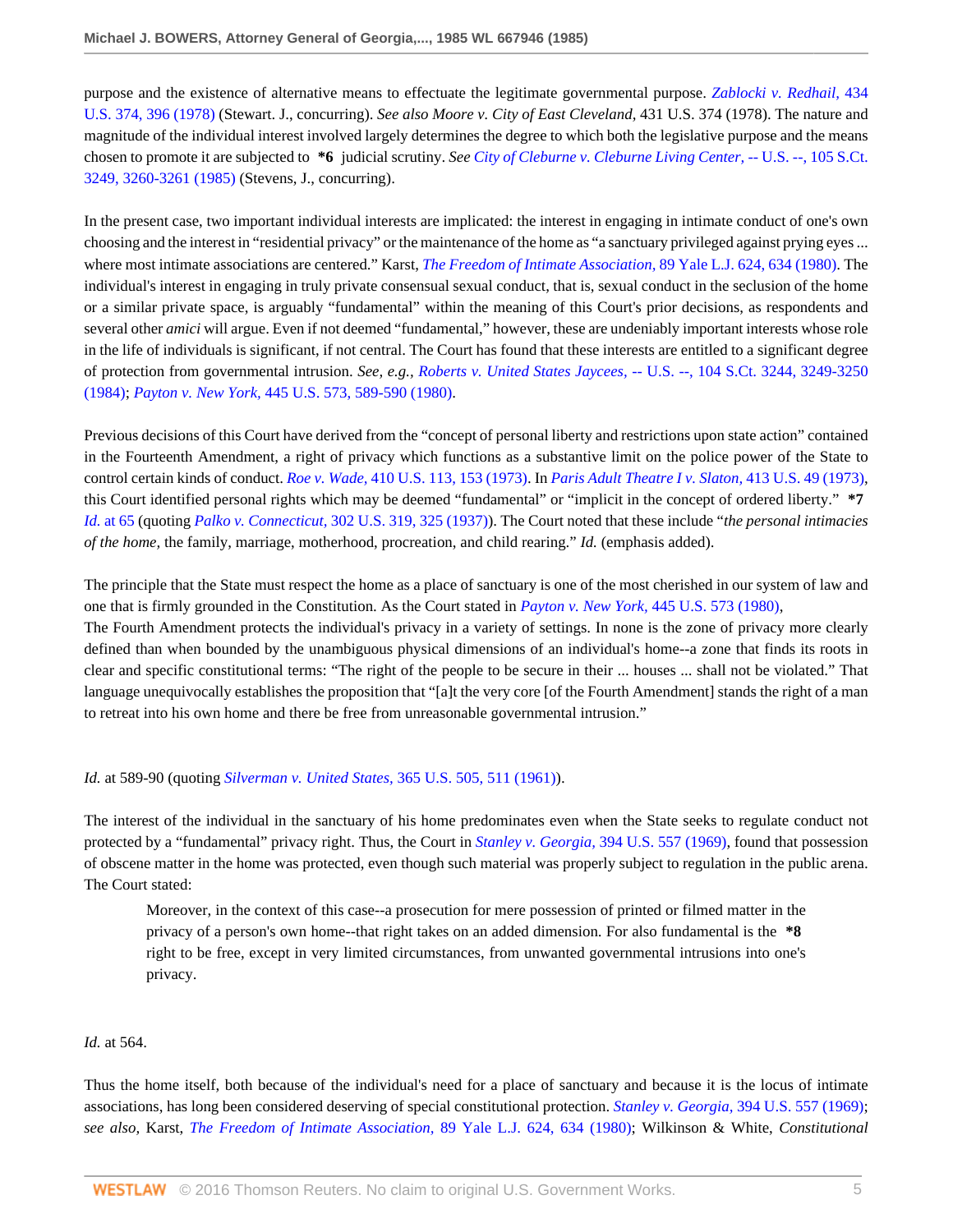*Protection for Personal Lifestyles,* 62 Cornell L.Rev. 563, 588-89 (1977); Seigel, *Privacy: Control Over Stimulus Input, Stimulus Output and Self-Regarding Conduct,* 33 Buffalo L.Rev. 35 (1984); Comment, *A Taxonomy of Privacy: Repose, Sanctuary and Intimate Decision,* 64 Calif. L.Rev. 1447 (1976); Note, *[Roe & Paris: Does Privacy Have a Principle?](http://www.westlaw.com/Link/Document/FullText?findType=Y&serNum=0306383216&pubNum=1239&originatingDoc=I133b58e06bec11d8b6329c82bf4522fb&refType=LR&fi=co_pp_sp_1239_1185&originationContext=document&vr=3.0&rs=cblt1.0&transitionType=DocumentItem&contextData=(sc.RelatedInfo)#co_pp_sp_1239_1185)* 26 [Stan.L.Rev. 1161, 1185-89 \(1974\)](http://www.westlaw.com/Link/Document/FullText?findType=Y&serNum=0306383216&pubNum=1239&originatingDoc=I133b58e06bec11d8b6329c82bf4522fb&refType=LR&fi=co_pp_sp_1239_1185&originationContext=document&vr=3.0&rs=cblt1.0&transitionType=DocumentItem&contextData=(sc.RelatedInfo)#co_pp_sp_1239_1185).

The Court in *[Paris Adult Theatre I v. Slaton,](http://www.westlaw.com/Link/Document/FullText?findType=Y&serNum=1973126440&pubNum=780&originatingDoc=I133b58e06bec11d8b6329c82bf4522fb&refType=RP&fi=co_pp_sp_780_59&originationContext=document&vr=3.0&rs=cblt1.0&transitionType=DocumentItem&contextData=(sc.RelatedInfo)#co_pp_sp_780_59)* 413 U.S. 49, 59 (1973), found the State's interests in controlling the public, commercial exploitation of sexuality and in establishing a "moral tone" for downtown areas sufficient to justify prohibiting the viewing of obscene material in a theatre. When the materials are viewed in the confines of one's home, however, the individual's interests in maintaining the home as a sanctuary for self-expression and as a situs for intimate relationships increase substantially, while the State's interests are considerably, if not entirely, diminished. When the Court in *Paris Adult Theatre I* rejected the notion that consenting adults had a right to watch obscene films in a public theatre, it reiterated that although such conduct was not protected by a fundamental **\*9** privacy right it was nevertheless beyond the reach of the criminal law when it took place in the home. *Id.* at 66 (citing *Stanley v. Georgia,* [394 U.S. 557 \(1969\)\)](http://www.westlaw.com/Link/Document/FullText?findType=Y&serNum=1969132965&pubNum=780&originatingDoc=I133b58e06bec11d8b6329c82bf4522fb&refType=RP&originationContext=document&vr=3.0&rs=cblt1.0&transitionType=DocumentItem&contextData=(sc.RelatedInfo)).

The choice to form and maintain intimate human relationships is also a fundamental element of the personal liberty guaranteed by our constitutional system, and one which is protected from unwarranted interference by the State. *[Roberts v. United States](http://www.westlaw.com/Link/Document/FullText?findType=Y&serNum=1984132349&pubNum=708&originatingDoc=I133b58e06bec11d8b6329c82bf4522fb&refType=RP&fi=co_pp_sp_708_3249&originationContext=document&vr=3.0&rs=cblt1.0&transitionType=DocumentItem&contextData=(sc.RelatedInfo)#co_pp_sp_708_3249) Jaycees,* [-- U.S. --, 104 S.Ct. 3244, 3249 \(1984\)](http://www.westlaw.com/Link/Document/FullText?findType=Y&serNum=1984132349&pubNum=708&originatingDoc=I133b58e06bec11d8b6329c82bf4522fb&refType=RP&fi=co_pp_sp_708_3249&originationContext=document&vr=3.0&rs=cblt1.0&transitionType=DocumentItem&contextData=(sc.RelatedInfo)#co_pp_sp_708_3249). The Court stated:

[T]he constitutional shelter afforded such relationships reflects the realization that individuals draw much of their emotional enrichment from close ties with others. Protecting these relationships from unwarranted state interference therefore safeguards the ability independently to define one's identity that is central to any concept of liberty.

#### *Id.* at 3250.

The protection from unjustified government intrusion is not limited to marriage and "traditional" family relationships. As the Court in *Roberts* recognized, between the poles of family relationships and business associations,

lies a broad range of human relationships that may make greater or lesser claims to constitutional protection from particular incursions by the State. Determining the limits of state authority over an individual's freedom to enter into a particular association therefore unavoidably entails a careful assessment of where that relationship's objective characteristics locate it on a spectrum from the most intimate to the most attenuated of personal attachments.

#### *Id.* at 3251.

An objective evaluation of homosexual relationships will locate them on the spectrum of human interactions **\*10** closer to intimate family relationships than to impersonal business associations. Accordingly, there must be a higher degree of justification for State interference with a homosexual relationship than with a business arrangement.

<span id="page-5-0"></span>Consistent with this Court's recent opinions, *amici* contend that the State must make a stronger showing to justify legislation which has as its only purpose the control of morality, especially when that legislation reaches into the confines of the home and touches intimate relationships. The State has broader latitude to regulate conduct in public places or conduct which more directly impinges on public sensibilities. [2](#page-9-1) *[Paris Adult Theatre I v. Slaton,](http://www.westlaw.com/Link/Document/FullText?findType=Y&serNum=1973126440&pubNum=780&originatingDoc=I133b58e06bec11d8b6329c82bf4522fb&refType=RP&originationContext=document&vr=3.0&rs=cblt1.0&transitionType=DocumentItem&contextData=(sc.RelatedInfo))* 413 U.S. 49 (1973); *[Eisenstadt v. Baird,](http://www.westlaw.com/Link/Document/FullText?findType=Y&serNum=1972127089&pubNum=780&originatingDoc=I133b58e06bec11d8b6329c82bf4522fb&refType=RP&fi=co_pp_sp_780_447&originationContext=document&vr=3.0&rs=cblt1.0&transitionType=DocumentItem&contextData=(sc.RelatedInfo)#co_pp_sp_780_447)* 405 U.S. [438, 447-449 \(1972\).](http://www.westlaw.com/Link/Document/FullText?findType=Y&serNum=1972127089&pubNum=780&originatingDoc=I133b58e06bec11d8b6329c82bf4522fb&refType=RP&fi=co_pp_sp_780_447&originationContext=document&vr=3.0&rs=cblt1.0&transitionType=DocumentItem&contextData=(sc.RelatedInfo)#co_pp_sp_780_447) However, the protection given to conduct in the home applies even where the prohibited conduct is not subject to the kind of per se privacy protection as are decisions regarding marriage and childbearing, and even where the majority disapproves of the conduct. *Stanley v. Georgia,* [394 U.S. 557 \(1969\)](http://www.westlaw.com/Link/Document/FullText?findType=Y&serNum=1969132965&pubNum=780&originatingDoc=I133b58e06bec11d8b6329c82bf4522fb&refType=RP&originationContext=document&vr=3.0&rs=cblt1.0&transitionType=DocumentItem&contextData=(sc.RelatedInfo)).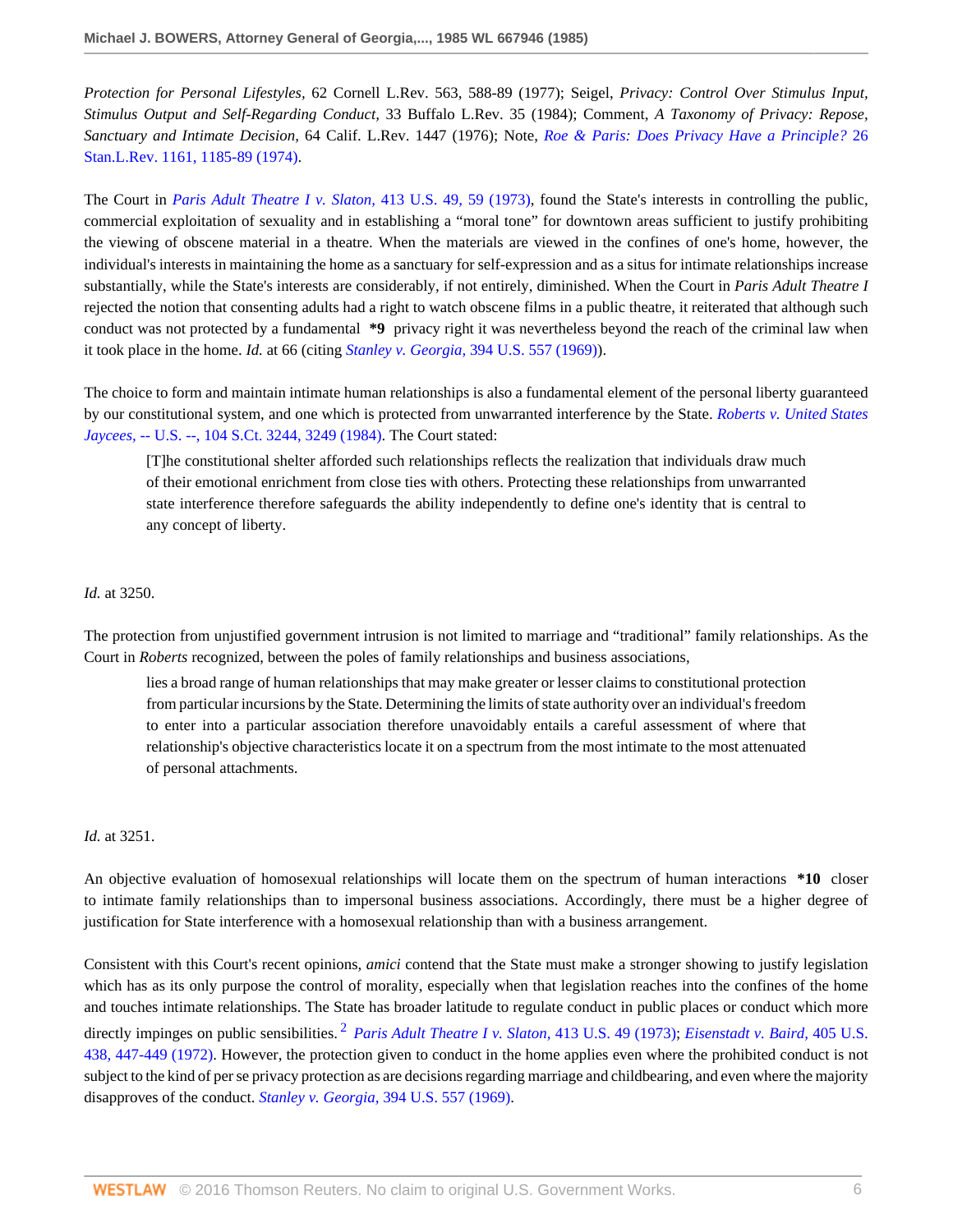## **\*11 II. NEITHER THE DESIRE FOR MORAL CONFORMITY NOR THE TRADITIONAL DISAPPROVAL OF HOMOSEXUALITY ARE SUFFICIENT TO JUSTIFY THE GEORGIA STATUTE AS A PROPER EXERCISE OF THE POLICE POWER.**

## **A. The Regulation Of Private Morality Does Not Justify Georgia's Intrusion Into Intimate Relationships And The Home.**

Petitioner concedes that the aim of the Georgia statute is to promote traditional morality. Petitioner's Brief at 34-36. However, the promotion of traditional notions of morality does not justify imposing criminal sanctions upon private consensual adult sexual behavior.

The State, of course, may regulate sexual activity when such regulation promotes a legitimate state interest. For example, Georgia has a proper role in proscribing forcible sexual acts, in protecting minors from being sexually used by adults, in preventing public displays of sexual behavior, and in regulating the commercialization of sexual activity. To promote these valid state interests, Georgia has a broad range of criminal statutes proscribing rape, [Georgia Code section 16-6-1 \(1981\)](http://www.westlaw.com/Link/Document/FullText?findType=L&pubNum=1000468&cite=GAST16-6-1&originatingDoc=I133b58e06bec11d8b6329c82bf4522fb&refType=LQ&originationContext=document&vr=3.0&rs=cblt1.0&transitionType=DocumentItem&contextData=(sc.RelatedInfo)); forcible sodomy, *id.,* [section 16-6-2;](http://www.westlaw.com/Link/Document/FullText?findType=L&pubNum=1000468&cite=GAST16-6-2&originatingDoc=I133b58e06bec11d8b6329c82bf4522fb&refType=LQ&originationContext=document&vr=3.0&rs=cblt1.0&transitionType=DocumentItem&contextData=(sc.RelatedInfo)) statutory rape, *id.,* section 16-6-3; child molestation, *id.,* section 16-6-4; public indecency, *id.,* section 16-6-8; prostitution, *id.,* section 16-6-9; pimping, *id.,* section 16-6-11; and pandering, *id.,* section 16-6-12. Obviously, with these prohibitions in place, the Georgia statute in question has only one possible purpose--regulation of the private sexual behavior of adults.

The sexual acts proscribed by the statute at issue are subject to criminal penalties even when they take place in **\*12** total seclusion. The sole purpose for reaching such private conduct, and Petitioner's admitted rationale, is the expression of the collective moral disapproval of the enumerated acts by the General Assembly of Georgia. Petitioner's Brief at 31. This, however, is an impermissible purpose.

<span id="page-6-0"></span>The protection of the public morality may, in some instances, be a legitimate State purpose. *[Paris Adult Theatre I v. Slaton,](http://www.westlaw.com/Link/Document/FullText?findType=Y&serNum=1973126440&pubNum=780&originatingDoc=I133b58e06bec11d8b6329c82bf4522fb&refType=RP&fi=co_pp_sp_780_69&originationContext=document&vr=3.0&rs=cblt1.0&transitionType=DocumentItem&contextData=(sc.RelatedInfo)#co_pp_sp_780_69)* [413 U.S. 49, 69 \(1973\).](http://www.westlaw.com/Link/Document/FullText?findType=Y&serNum=1973126440&pubNum=780&originatingDoc=I133b58e06bec11d8b6329c82bf4522fb&refType=RP&fi=co_pp_sp_780_69&originationContext=document&vr=3.0&rs=cblt1.0&transitionType=DocumentItem&contextData=(sc.RelatedInfo)#co_pp_sp_780_69) However, private adult consensual sexual activity takes place without public scrutiny and without intruding upon the sensibilities of the general public. There is no element of force, commercialization, or exploitation of minors. In addition, nobody, including the participants, suffers any harm which justifies state intrusion.<sup>[3](#page-9-2)</sup> In this instance, the interests of individuals in the sanctuary of their homes and in maintaining intimate relationships outweighs the interest of the State in regulating morality. Quite simply, " [n]o harm to the secular interests of the community is involved in atypical sex practice in private between consenting adult partners." Model Penal Code § 107.5--Sodomy and Related Offenses. Comment (Tent. Draft No. 4, 1955).

<span id="page-6-1"></span>In the absence of any intrusion on the sensibilities of the general public, or any component of force, coercion, **\*13** exploitation of the young or commercialization, the sole statutory purposes to be served are the prevention of moral indignation, outrage or disgust with which one segment of society regards another, and the enforced conformity of private sexual conduct to stateprescribed norms. Whatever the validity in other societies of the use of the criminal law to enforce majority views regarding private morals, <sup>[4](#page-9-3)</sup> such use is singularly inappropriate in a secular, pluralistic society such as ours which was founded upon a tradition of nonconformity and which has institutionalized a number of guarantees in the Bill of Rights and Civil War Amendments to protect minorities from the democratically expressed will of the majority.

The very purpose of a Bill of Rights was to withdraw certain subjects from the vicissitudes of political controversy, to place them beyond the reach of majorities and officials and to establish them as legal principles to be applied by the courts.

### *[West Virginia Board of Education v. Barnette,](http://www.westlaw.com/Link/Document/FullText?findType=Y&serNum=1943120939&pubNum=780&originatingDoc=I133b58e06bec11d8b6329c82bf4522fb&refType=RP&fi=co_pp_sp_780_638&originationContext=document&vr=3.0&rs=cblt1.0&transitionType=DocumentItem&contextData=(sc.RelatedInfo)#co_pp_sp_780_638)* 319 U.S. 624, 638 (1943).

The notion of required conformity to official views on matters so personal is antithetical to the basic political traditions of our society. *Id.* [at 639-642.](http://www.westlaw.com/Link/Document/FullText?findType=Y&serNum=1943120939&originatingDoc=I133b58e06bec11d8b6329c82bf4522fb&refType=RP&originationContext=document&vr=3.0&rs=cblt1.0&transitionType=DocumentItem&contextData=(sc.RelatedInfo)) This deeply rooted respect and protection for minority rights in personal matters has proved sufficient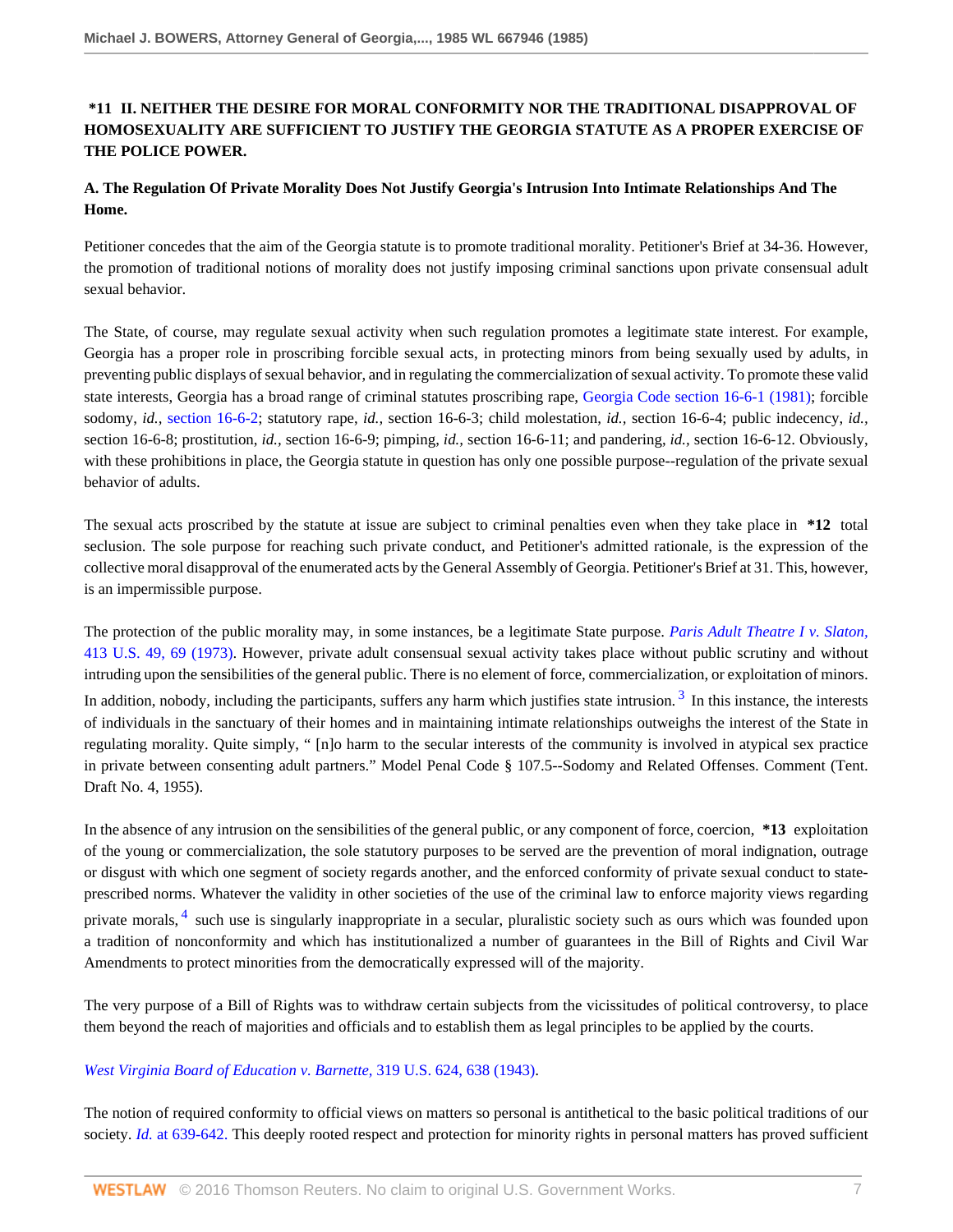to overcome the disapproval **\*14** of a substantial part of the citizenry towards interracial marriage, contraception and abortion. *[Loving v. Virginia,](http://www.westlaw.com/Link/Document/FullText?findType=Y&serNum=1967129542&pubNum=780&originatingDoc=I133b58e06bec11d8b6329c82bf4522fb&refType=RP&originationContext=document&vr=3.0&rs=cblt1.0&transitionType=DocumentItem&contextData=(sc.RelatedInfo))* 388 U.S. 1 (1967) ; *[Griswold v. Connecticut,](http://www.westlaw.com/Link/Document/FullText?findType=Y&serNum=1965125098&pubNum=780&originatingDoc=I133b58e06bec11d8b6329c82bf4522fb&refType=RP&originationContext=document&vr=3.0&rs=cblt1.0&transitionType=DocumentItem&contextData=(sc.RelatedInfo))* 381 U.S. 479 (1965); *Eisenstadt v. Baird,* [405 U.S. 438 \(1972\)](http://www.westlaw.com/Link/Document/FullText?findType=Y&serNum=1972127089&pubNum=780&originatingDoc=I133b58e06bec11d8b6329c82bf4522fb&refType=RP&originationContext=document&vr=3.0&rs=cblt1.0&transitionType=DocumentItem&contextData=(sc.RelatedInfo)); *Roe v. Wade,* [410 U.S. 113 \(1973\)](http://www.westlaw.com/Link/Document/FullText?findType=Y&serNum=1973126316&pubNum=780&originatingDoc=I133b58e06bec11d8b6329c82bf4522fb&refType=RP&originationContext=document&vr=3.0&rs=cblt1.0&transitionType=DocumentItem&contextData=(sc.RelatedInfo)).

Anti-sodomy laws, as Petitioner points out, are rooted in religious teachings. Petitioner's Brief at 20-21. However, the quest for moral conformity or the extirpation of sin are inconsistent with the function of a government of limited powers in a secular society. *See* Henkin, *[Morals and the Constitution: The Sin of Obscenity,](http://www.westlaw.com/Link/Document/FullText?findType=Y&serNum=0341650466&pubNum=3050&originatingDoc=I133b58e06bec11d8b6329c82bf4522fb&refType=LR&originationContext=document&vr=3.0&rs=cblt1.0&transitionType=DocumentItem&contextData=(sc.RelatedInfo))* 63 Colum. L. Rev. 391 (1963). Even assuming the Georgia statute represents the majority's moral views, there are more appropriate methods for inculcating moral values than the criminal law:  $5$ 

<span id="page-7-0"></span>Immorality clearly should not be viewed as a sufficient or even a principal reason for proscribing conduct as criminal. Morals belong to the home, the school, and the church; and we have many homes, many schools, many churches. Our moral universe is polycentric. The state, especially when the most coercive of sanctions is at issue, should not seek to impose a spurious unity upon it.

H. Packer, *The Limits of the Criminal Sanction* 267 (1968). *See also,* **\*15** *People v. Onofre,* [51 N.Y.2d 476, 488 n.3, 415](http://www.westlaw.com/Link/Document/FullText?findType=Y&serNum=1981105023&pubNum=602&originatingDoc=I133b58e06bec11d8b6329c82bf4522fb&refType=RP&fi=co_pp_sp_602_951&originationContext=document&vr=3.0&rs=cblt1.0&transitionType=DocumentItem&contextData=(sc.RelatedInfo)#co_pp_sp_602_951) [N.E.2d 936, 940 n.3, 434 N.Y.S.2d 947, 951 n.3 \(1980\),](http://www.westlaw.com/Link/Document/FullText?findType=Y&serNum=1981105023&pubNum=602&originatingDoc=I133b58e06bec11d8b6329c82bf4522fb&refType=RP&fi=co_pp_sp_602_951&originationContext=document&vr=3.0&rs=cblt1.0&transitionType=DocumentItem&contextData=(sc.RelatedInfo)#co_pp_sp_602_951) *cert. denied* [451 U.S. 987 \(1981\);](http://www.westlaw.com/Link/Document/FullText?findType=Y&pubNum=780&cite=451US987&originatingDoc=I133b58e06bec11d8b6329c82bf4522fb&refType=RP&originationContext=document&vr=3.0&rs=cblt1.0&transitionType=DocumentItem&contextData=(sc.RelatedInfo)) *[Commonwealth v. Bonadio,](http://www.westlaw.com/Link/Document/FullText?findType=Y&serNum=1980112220&pubNum=162&originatingDoc=I133b58e06bec11d8b6329c82bf4522fb&refType=RP&fi=co_pp_sp_162_50&originationContext=document&vr=3.0&rs=cblt1.0&transitionType=DocumentItem&contextData=(sc.RelatedInfo)#co_pp_sp_162_50)* 490 [Pa. 91, 96, 415 A.2d 47, 50 \(1980\).](http://www.westlaw.com/Link/Document/FullText?findType=Y&serNum=1980112220&pubNum=162&originatingDoc=I133b58e06bec11d8b6329c82bf4522fb&refType=RP&fi=co_pp_sp_162_50&originationContext=document&vr=3.0&rs=cblt1.0&transitionType=DocumentItem&contextData=(sc.RelatedInfo)#co_pp_sp_162_50)

In short, the State exceeds the proper bounds of the police power when it acts solely to impose traditional notions of propriety. "There must remain a realm of private morality and immorality which is, in brief, and crude terms, not the law's business." *Wolfenden Report--Report of the Committee on Homosexual Offenses and Prostitution* ¶ 61 (1963). This is particularly true where the only harm of the actions proscribed is repugnance to some members of society. *See* Comment, *Private Consensual Adult Behavior: The Requirement of Harm to Others in the Enforcement of Morality,* 14 U.C.L.A. L. Rev. 581 (1967); Karst, *[The Freedom of Intimate Association,](http://www.westlaw.com/Link/Document/FullText?findType=Y&serNum=0332705193&pubNum=1292&originatingDoc=I133b58e06bec11d8b6329c82bf4522fb&refType=LR&originationContext=document&vr=3.0&rs=cblt1.0&transitionType=DocumentItem&contextData=(sc.RelatedInfo))* 89 Yale L.J. 624 (1980).

When the State imposes criminal sanctions solely to prohibit that which it finds repugnant, it is regulating matters of personal taste. Such matters are beyond State regulation and properly left to the discretion of the individual. For example, in *[Cohen v.](http://www.westlaw.com/Link/Document/FullText?findType=Y&serNum=1971127088&pubNum=780&originatingDoc=I133b58e06bec11d8b6329c82bf4522fb&refType=RP&originationContext=document&vr=3.0&rs=cblt1.0&transitionType=DocumentItem&contextData=(sc.RelatedInfo)) California,* [403 U.S. 15 \(1971\),](http://www.westlaw.com/Link/Document/FullText?findType=Y&serNum=1971127088&pubNum=780&originatingDoc=I133b58e06bec11d8b6329c82bf4522fb&refType=RP&originationContext=document&vr=3.0&rs=cblt1.0&transitionType=DocumentItem&contextData=(sc.RelatedInfo)) Justice Harlan wrote that the right to speech cannot be curtailed merely because the State, acting as guardian of the public morality, finds a vulgarity to be offensive.

For, while the particular four-letter word being litigated here is perhaps more distasteful than most others of its genre, it is nevertheless often true that one man's vulgarity is another's lyric. Indeed, we think it is largely because governmental officials cannot make principled distinctions in this area that the Constitution leaves matters of taste and style so largely to the individual.

#### *Id.* at 25.

**\*16** Similarly, in an area so personal as private consensual adult sexual conduct the government exceeds its authority when it chooses only certain sexual acts as "proper" for its citizens.

As was asserted at the outset, the issue is not whether there is necessarily a "fundamental" right to engage in homosexual conduct, or indeed in any adult sexual conduct. Rather, the issue is whether the police power of the State may be employed to intrude into intimate relationships and enforce the Legislature's views as to what is proper sexual conduct when that conduct takes place in a secluded, private space such as the home. The desire for moral conformity is not a sufficient justification for the extreme intrusions which result from enforcement of the Georgia statute.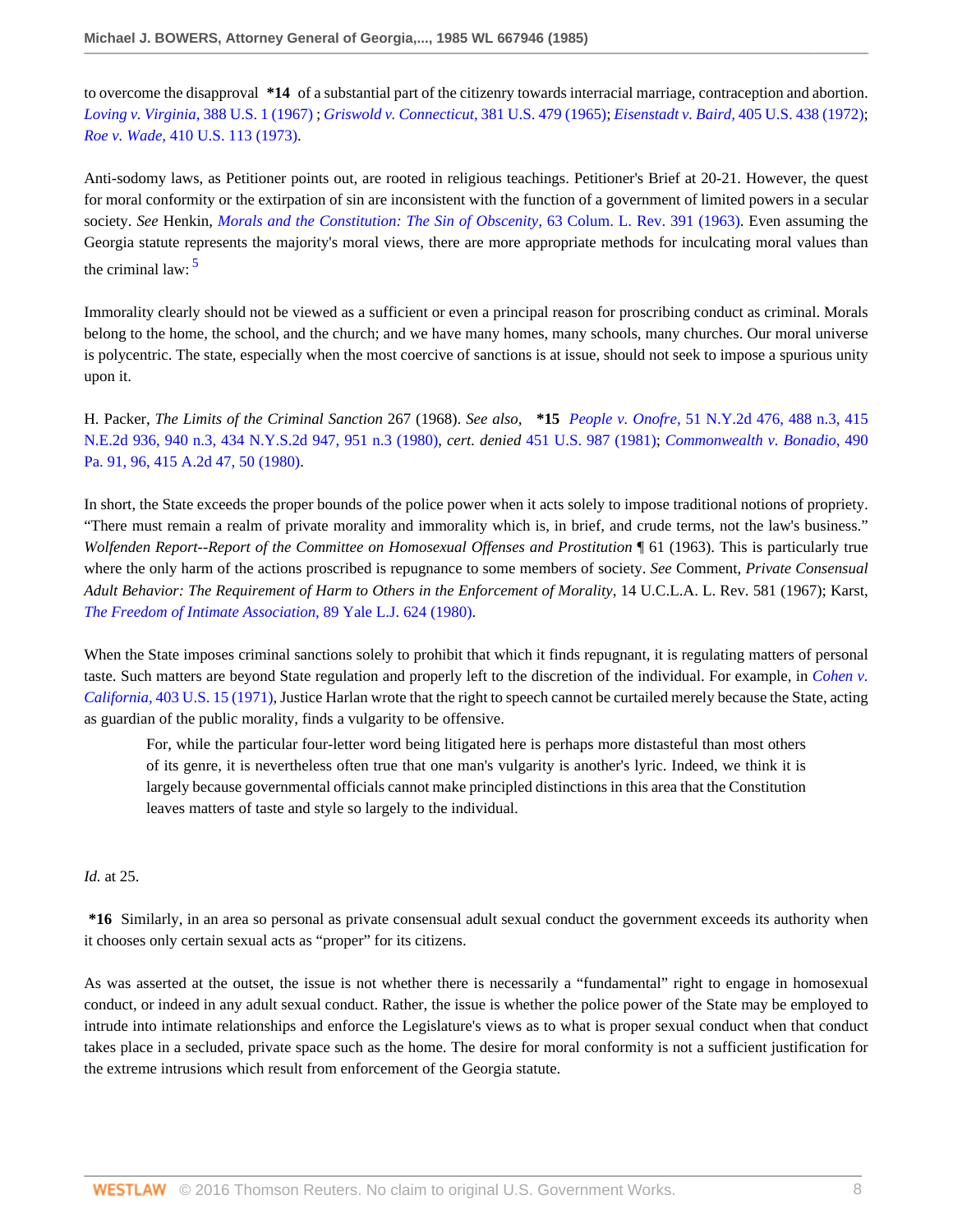### **B. The Traditional Disapproval of Homosexuality Is Not A Sufficient State Interest To Justify This Exercise Of The State's Police Power.**

In addition to its interest in promoting traditional notions of morality, the State of Georgia justifies its statute on the basis of the historical antipathy towards homosexuals. Petitioner's Brief at 20-23. However, the bare desire to harm an unpopular group is not a legitimate state interest. *[United States Department of Agriculture v. Moreno,](http://www.westlaw.com/Link/Document/FullText?findType=Y&serNum=1973126451&pubNum=780&originatingDoc=I133b58e06bec11d8b6329c82bf4522fb&refType=RP&fi=co_pp_sp_780_534&originationContext=document&vr=3.0&rs=cblt1.0&transitionType=DocumentItem&contextData=(sc.RelatedInfo)#co_pp_sp_780_534)* 413 U.S. 528, 534 (1973). In *Moreno,* the Court considered legislation which was amended to prevent hippies and hippie communes from participating in the food stamp program. The Court stated:

"[A] purpose to discriminate against hippies cannot, in and of itself and without reference to [some independent] considerations in the public interest, justify the 1971 amendment."

#### **\*17** *Id.* at 534-35 (quoting the opinion of the District Court below, [345 F.Supp. 310, 314 n.11 \(D.D.C. 1973\)\)](http://www.westlaw.com/Link/Document/FullText?findType=Y&serNum=1972105651&pubNum=345&originatingDoc=I133b58e06bec11d8b6329c82bf4522fb&refType=RP&fi=co_pp_sp_345_314&originationContext=document&vr=3.0&rs=cblt1.0&transitionType=DocumentItem&contextData=(sc.RelatedInfo)#co_pp_sp_345_314).

Similarly, the Court in *[O'Connor v. Donaldson,](http://www.westlaw.com/Link/Document/FullText?findType=Y&serNum=1975129835&pubNum=780&originatingDoc=I133b58e06bec11d8b6329c82bf4522fb&refType=RP&originationContext=document&vr=3.0&rs=cblt1.0&transitionType=DocumentItem&contextData=(sc.RelatedInfo))* 422 U.S. 563 (1975), struck down a statute providing for incarceration of mentally ill persons, stating:

May the State fence in the harmless mentally ill solely to save its citizens from exposure to those whose ways are different? One might as well ask if the State, to avoid public unease, could incarcerate all who are physically unattractive or socially eccentric. Mere public intolerance or animosity cannot constitutionally justify the deprivation of a person's physical liberty.

#### *Id.* at 575 (citations omitted).

If public animosity alone is an insufficient State interest to justify deprivation of government benefits or incarceration of the mentally ill, it follows that there must be a stronger rationale than distaste for homosexuals to justify a statute which provides for a prison term up to 20 years for private consensual adult sexual conduct.

In the context of racial prejudice, the Court in *Palmore v. Sidoti,* [-- U.S. --, 104 S.Ct. 1879, 1882 \(1984\)](http://www.westlaw.com/Link/Document/FullText?findType=Y&serNum=1984120053&pubNum=708&originatingDoc=I133b58e06bec11d8b6329c82bf4522fb&refType=RP&fi=co_pp_sp_708_1882&originationContext=document&vr=3.0&rs=cblt1.0&transitionType=DocumentItem&contextData=(sc.RelatedInfo)#co_pp_sp_708_1882) stated: "Private biases may be outside the reach of the law, but the law cannot, directly or indirectly, give them effect." And, in *[City of Cleburne](http://www.westlaw.com/Link/Document/FullText?findType=Y&serNum=1985133474&pubNum=708&originatingDoc=I133b58e06bec11d8b6329c82bf4522fb&refType=RP&originationContext=document&vr=3.0&rs=cblt1.0&transitionType=DocumentItem&contextData=(sc.RelatedInfo)) v. Cleburne Living Center,* [-- U.S. --, 105 S.Ct. 3249 \(1985\),](http://www.westlaw.com/Link/Document/FullText?findType=Y&serNum=1985133474&pubNum=708&originatingDoc=I133b58e06bec11d8b6329c82bf4522fb&refType=RP&originationContext=document&vr=3.0&rs=cblt1.0&transitionType=DocumentItem&contextData=(sc.RelatedInfo)) the Court struck down the application of a municipal zoning ordinance because it "appears to us to rest on an irrational prejudice against the mentally retarded." *Id.* [at 3260.](http://www.westlaw.com/Link/Document/FullText?findType=Y&serNum=1985133474&originatingDoc=I133b58e06bec11d8b6329c82bf4522fb&refType=RP&originationContext=document&vr=3.0&rs=cblt1.0&transitionType=DocumentItem&contextData=(sc.RelatedInfo)) This same principle applies to the Georgia statute. The State has no legitimate interest in a statute which, solely on the basis of public distaste or disapproval and without a **\*18** showing of harm to a public interest, outlaws private consensual sexual conduct.

Finally, in relying on the traditional condemnation of homosexuality to defend its statute, Georgia ignores the fact that the statute at issue criminalizes the same sexual acts performed by heterosexuals, both married and single. Even if the bald desire to proscribe homosexual conduct were a legitimate state interest, that interest is not rationally advanced by this statute because it criminalizes both heterosexual and homosexual acts. Furthermore, with respect to acts of sodomy committed by married persons, enforcement of this statute violates the "privacy surrounding the marriage relationship" and invades "the sacred precincts of marital bedrooms." *Griswold v. Connecticut,* [381 U.S. 479, 485-86 \(1965\)](http://www.westlaw.com/Link/Document/FullText?findType=Y&serNum=1965125098&pubNum=780&originatingDoc=I133b58e06bec11d8b6329c82bf4522fb&refType=RP&fi=co_pp_sp_780_485&originationContext=document&vr=3.0&rs=cblt1.0&transitionType=DocumentItem&contextData=(sc.RelatedInfo)#co_pp_sp_780_485).

# **III. THE CRIMINAL SANCTION IS AN IMPERMISSIBLE MEANS BY WHICH TO ACCOMPLISH THE STATE'S PURPOSE OF IMPOSING MORAL CONFORMITY ON ITS CITIZENS.**

In addition to focusing on the nature of the individual interests at stake and the legitimacy of the State's purpose, the Court must examine the degree to which the State utilizes permissible means to promote a legitimate goal. *[Cleveland Board of Education](http://www.westlaw.com/Link/Document/FullText?findType=Y&serNum=1974127118&pubNum=780&originatingDoc=I133b58e06bec11d8b6329c82bf4522fb&refType=RP&fi=co_pp_sp_780_647&originationContext=document&vr=3.0&rs=cblt1.0&transitionType=DocumentItem&contextData=(sc.RelatedInfo)#co_pp_sp_780_647) v. LaFleur,* [414 U.S. 632, 647 \(1974\).](http://www.westlaw.com/Link/Document/FullText?findType=Y&serNum=1974127118&pubNum=780&originatingDoc=I133b58e06bec11d8b6329c82bf4522fb&refType=RP&fi=co_pp_sp_780_647&originationContext=document&vr=3.0&rs=cblt1.0&transitionType=DocumentItem&contextData=(sc.RelatedInfo)#co_pp_sp_780_647) In this instance, even if the prevention of homosexual conduct were a legitimate state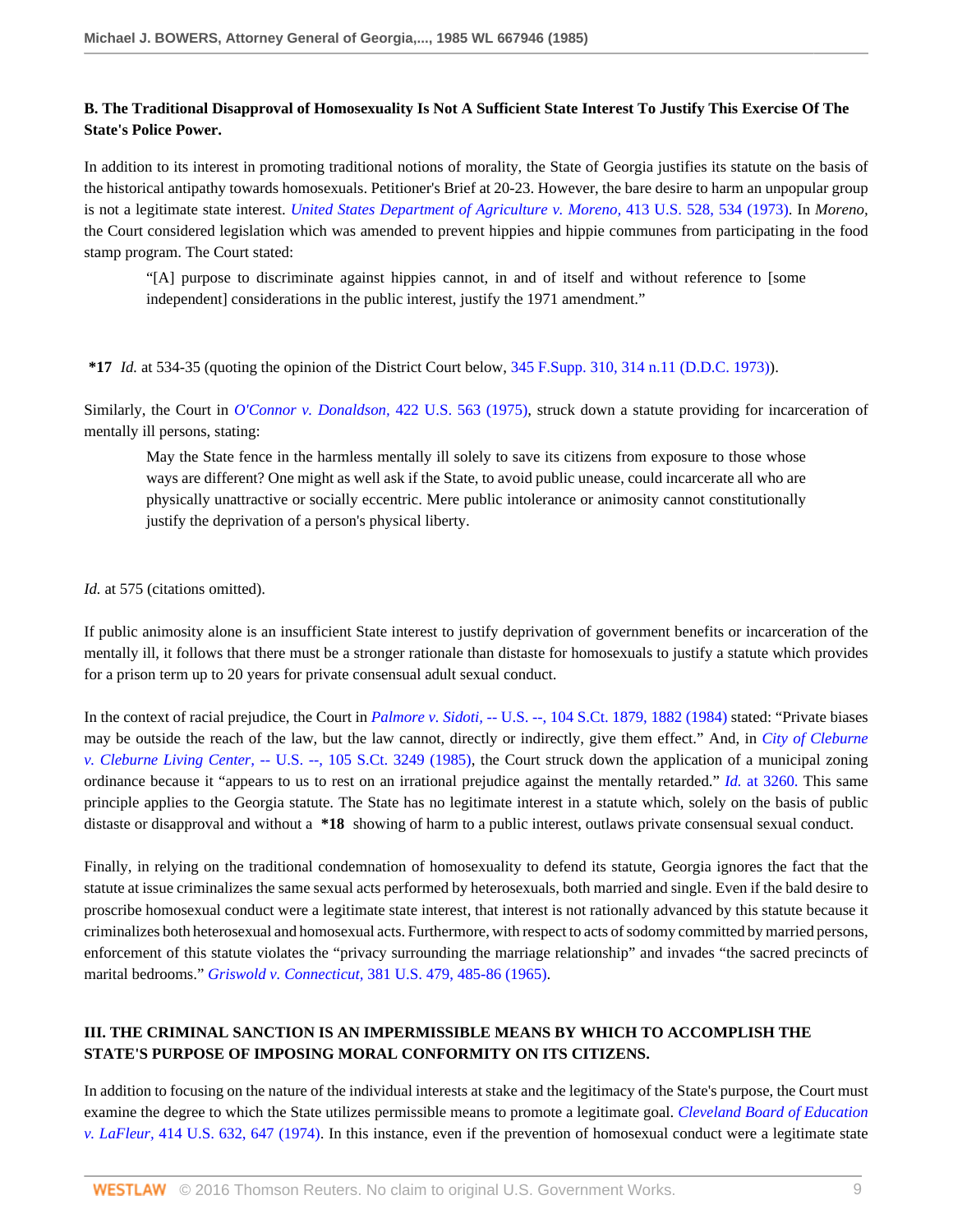purpose, the use of criminal sanctions is an impermissible means of effectuating that purpose. Enforcement of the statute is not only a gross intrusion upon important liberty interests, but it is an ineffective way of promoting the State's view of morality.

**\*19** The Georgia statute is virtually unenforceable when applied to consensual adult intimate behavior which takes place in the privacy of the home. By definition, such conduct occurs in a place where it will only rarely be discovered by the State. It involves no victim to report the "crime," and causes no harm which might bring the conduct to the attention of the authorities. In reality, the proscribed conduct can be detected only by objectionable police surveillance techniques. As a consequence, enforcement is at best erratic, and at worst arbitrary and discriminatory. *See* H. Packer, *The Limits of The Criminal Sanction* 304 (1968).

To promote its moral values, the State has available to it a wide variety of means less intrusive upon personal liberty. These include "theological teaching, moral suasion, parental advice, psychological and psychiatric counseling and other non-coercive means." *People v. Onofre,* [51 N.Y.2d 476, 488 n.3, 415 N.E.2d 936, 940 n.3, 434 N.Y.S.2d 947, 951 n.3 \(1980\)](http://www.westlaw.com/Link/Document/FullText?findType=Y&serNum=1981105023&pubNum=602&originatingDoc=I133b58e06bec11d8b6329c82bf4522fb&refType=RP&fi=co_pp_sp_602_951&originationContext=document&vr=3.0&rs=cblt1.0&transitionType=DocumentItem&contextData=(sc.RelatedInfo)#co_pp_sp_602_951) *cert. denied,* [451 U.S. 987 \(1981\)](http://www.westlaw.com/Link/Document/FullText?findType=Y&pubNum=780&cite=451US987&originatingDoc=I133b58e06bec11d8b6329c82bf4522fb&refType=RP&originationContext=document&vr=3.0&rs=cblt1.0&transitionType=DocumentItem&contextData=(sc.RelatedInfo)). In view of the liberty interests at stake, and the unenforceability of the statute, *amici* submit that the use of the criminal sanction in an impermissible means to further the State's interest in moral conformity.

#### **CONCLUSION**

The Georgia statute infringes on the right of Michael Hardwick to determine with whom and how he will experience sexual intimacy. In effect, Georgia has said that even in the home there is no sanctuary for persons who are homosexual. Such persons may never engage in sexual **\*20** relations, no matter that they take place in a totally private setting, no matter the quality or duration of the relationship involved.

*Amici* submit that where adult sexual conduct is purely consensual, does not impinge on other members of the public, and does not harm the persons involved, the State's interest in the promotion of traditional morality does not justify imposition of criminal sanctions. As this case demonstrates, the enforcement of such laws requires an impermissible level of government intrusion into the home, as well as into matters so basic and personal as the choice of persons with whom one will be intimate. Georgia has failed to demonstrate a reason why criminalizing such private choices predominates over the individual's interest in maintaining intimate associations in the sanctuary of the home.

For the foregoing reasons, the Georgia statute should be held to be an unconstitutional exercise of the State's police power.

#### Footnotes

- <span id="page-9-0"></span>[1](#page-3-0) The "private interest" implicated when the State exercises its police power is the interest of the individual in liberty. The Due Process Clause of the Fourteenth Amendment to the United States Constitution provides: " ... nor shall any State deprive any person of life, liberty, or property, without due process of law." The Due Process Clause affords not only a procedural guarantee against the deprivation of liberty, but also protects substantive aspects of liberty against unconstitutional restrictions by the State. *[Kelley v.](http://www.westlaw.com/Link/Document/FullText?findType=Y&serNum=1976142352&pubNum=780&originatingDoc=I133b58e06bec11d8b6329c82bf4522fb&refType=RP&fi=co_pp_sp_780_244&originationContext=document&vr=3.0&rs=cblt1.0&transitionType=DocumentItem&contextData=(sc.RelatedInfo)#co_pp_sp_780_244) Johnson,* [425 U.S. 238, 244 \(1976\)](http://www.westlaw.com/Link/Document/FullText?findType=Y&serNum=1976142352&pubNum=780&originatingDoc=I133b58e06bec11d8b6329c82bf4522fb&refType=RP&fi=co_pp_sp_780_244&originationContext=document&vr=3.0&rs=cblt1.0&transitionType=DocumentItem&contextData=(sc.RelatedInfo)#co_pp_sp_780_244).
- <span id="page-9-1"></span>[2](#page-5-0) For example, the State has a legitimate interest in regulating sexual conduct which takes place in public. As this Court has observed, the high degree of constitutional protection given to the marital relationship does not protect "marital intercourse on a street corner" or "at high noon in Times Square." *Paris Adult Theatre I v. Slaton,* [413 U.S. 49, 66 n.13, 67 \(1973\).](http://www.westlaw.com/Link/Document/FullText?findType=Y&serNum=1973126440&pubNum=780&originatingDoc=I133b58e06bec11d8b6329c82bf4522fb&refType=RP&fi=co_pp_sp_780_66&originationContext=document&vr=3.0&rs=cblt1.0&transitionType=DocumentItem&contextData=(sc.RelatedInfo)#co_pp_sp_780_66)
- <span id="page-9-2"></span>[3](#page-6-0) For example, statutes which regulate private conduct by prohibiting drug use or requiring motorcyclists to wear protective helmets, have been upheld, in part, on the ground that the State has an interest in preventing its citizens from harming themselves. *See, e.g. [State](http://www.westlaw.com/Link/Document/FullText?findType=Y&serNum=1975126750&pubNum=661&originatingDoc=I133b58e06bec11d8b6329c82bf4522fb&refType=RP&originationContext=document&vr=3.0&rs=cblt1.0&transitionType=DocumentItem&contextData=(sc.RelatedInfo)) v. Baker,* [56 Hawaii 271, 535 P.2d 1394 \(1975\)](http://www.westlaw.com/Link/Document/FullText?findType=Y&serNum=1975126750&pubNum=661&originatingDoc=I133b58e06bec11d8b6329c82bf4522fb&refType=RP&originationContext=document&vr=3.0&rs=cblt1.0&transitionType=DocumentItem&contextData=(sc.RelatedInfo)) (use of marijuana); *State v. Lombardi,* [104 R.I. 28, 241 A.2d 625 \(1968\)](http://www.westlaw.com/Link/Document/FullText?findType=Y&serNum=1968109370&pubNum=162&originatingDoc=I133b58e06bec11d8b6329c82bf4522fb&refType=RP&originationContext=document&vr=3.0&rs=cblt1.0&transitionType=DocumentItem&contextData=(sc.RelatedInfo)) (helmets). However, in the case of sodomy, even this element of self-inflicted harm is absent.
- <span id="page-9-3"></span>[4](#page-6-1) *See, e.g.,* the debate between H.L.A. Hart and Lord Patrick Devlin on the criminalization of private sexual conduct. H.L.A. Hart, *Law, Liberty and Morality* (1963); P. Devlin, *The Enforcement of Morals* (1965); Levi, *The Collective Morality of a Maturing Society,* 30 Wash. & Lee L.Rev. 399 (1973); Note, *[Roe and Paris: Does Privacy Have a Principle?](http://www.westlaw.com/Link/Document/FullText?findType=Y&serNum=0306383216&pubNum=1239&originatingDoc=I133b58e06bec11d8b6329c82bf4522fb&refType=LR&fi=co_pp_sp_1239_1167&originationContext=document&vr=3.0&rs=cblt1.0&transitionType=DocumentItem&contextData=(sc.RelatedInfo)#co_pp_sp_1239_1167)* 26 Stan. L.Rev. 1161, 1167-1171 (1974).
- <span id="page-9-4"></span>[5](#page-7-0) Petitioner argues that by decriminalizing sodomy, the State will be seen as condoning homosexuality and therefore immorality. Petitioner's Brief at 37-38. Yet removing criminal penalties from conduct does not automatically remove long-standing social or moral